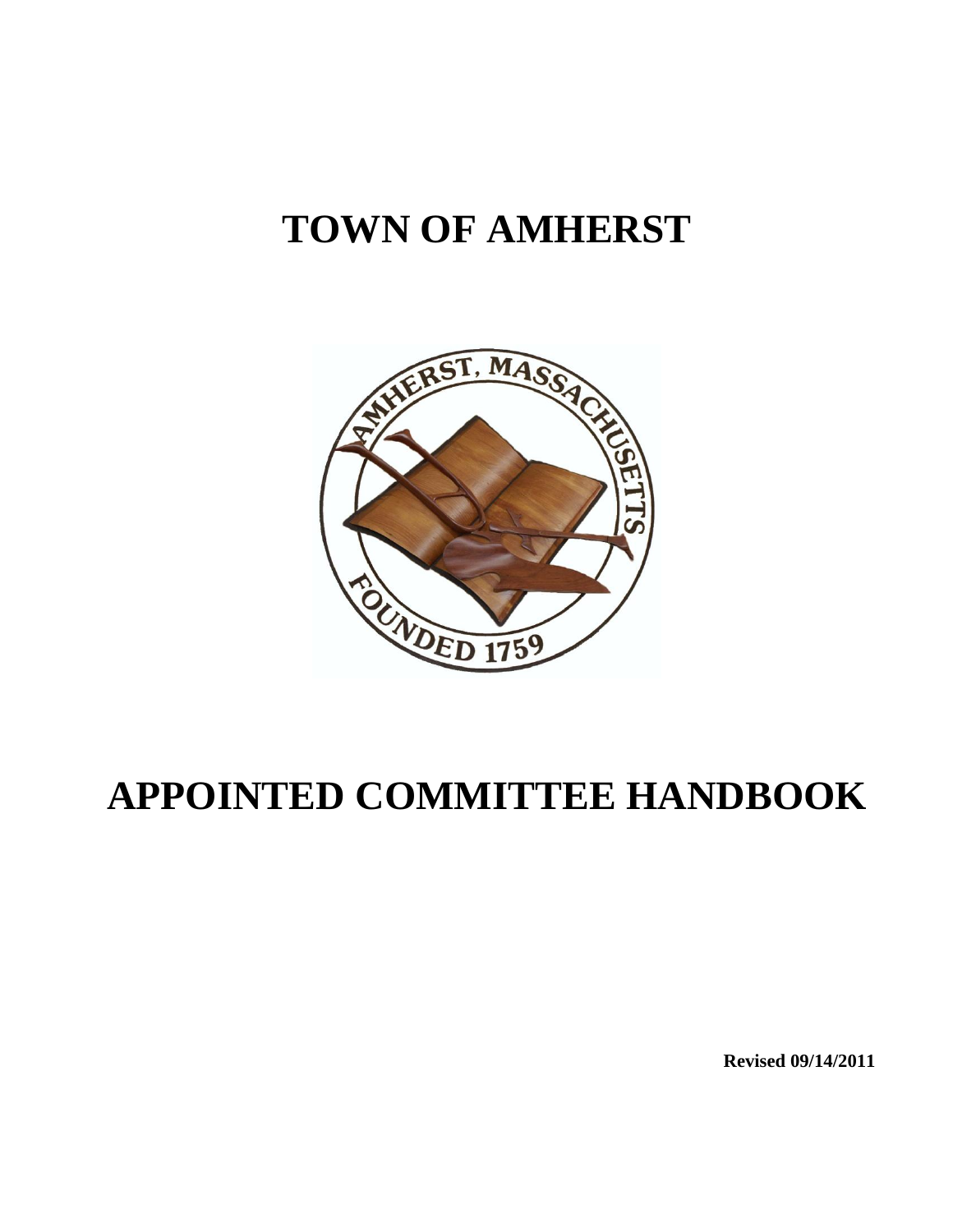# **APPOINTED COMMITTEE HANDBOOK**

| 1.0 | <b>INTRODUCTION</b>                    |            |  |  |
|-----|----------------------------------------|------------|--|--|
|     | 1.1                                    |            |  |  |
|     | 1.2                                    |            |  |  |
| 2.0 | FORMATION OF COMMITTEES AND MEMBERSHIP |            |  |  |
|     | 2.1                                    |            |  |  |
|     | 2.2                                    |            |  |  |
|     | 2.3                                    |            |  |  |
|     | 2.4                                    |            |  |  |
|     | 2.5                                    |            |  |  |
|     | 2.6                                    |            |  |  |
|     | 2.7                                    |            |  |  |
|     | 2.8                                    |            |  |  |
|     | 2.9                                    |            |  |  |
| 3.0 | <b>OFFICERS</b>                        |            |  |  |
|     | 3.1                                    |            |  |  |
|     | 3.2                                    |            |  |  |
|     | 3.3                                    |            |  |  |
|     | 3.4                                    |            |  |  |
|     | 3.5                                    |            |  |  |
|     | 3.6                                    |            |  |  |
|     | 3.7                                    |            |  |  |
|     | 3.8                                    |            |  |  |
| 4.0 | <b>MEETINGS</b>                        |            |  |  |
|     | 4.1                                    | Definition |  |  |
|     | 4.2                                    |            |  |  |
|     | 4.3                                    |            |  |  |
|     | 4.4                                    |            |  |  |
|     | 4.5                                    |            |  |  |
|     | 4.6                                    |            |  |  |
|     | 4.7                                    |            |  |  |
|     | 4.8                                    |            |  |  |
|     | 4.9                                    |            |  |  |
| 5.0 | <b>BUDGETS</b>                         |            |  |  |
|     | 5.1                                    |            |  |  |
|     | 5.2                                    |            |  |  |
|     | 5.3                                    |            |  |  |
| 6.0 | <b>FUND RAISING</b>                    |            |  |  |
|     | 6.1                                    |            |  |  |
|     | 6.2                                    |            |  |  |
|     |                                        |            |  |  |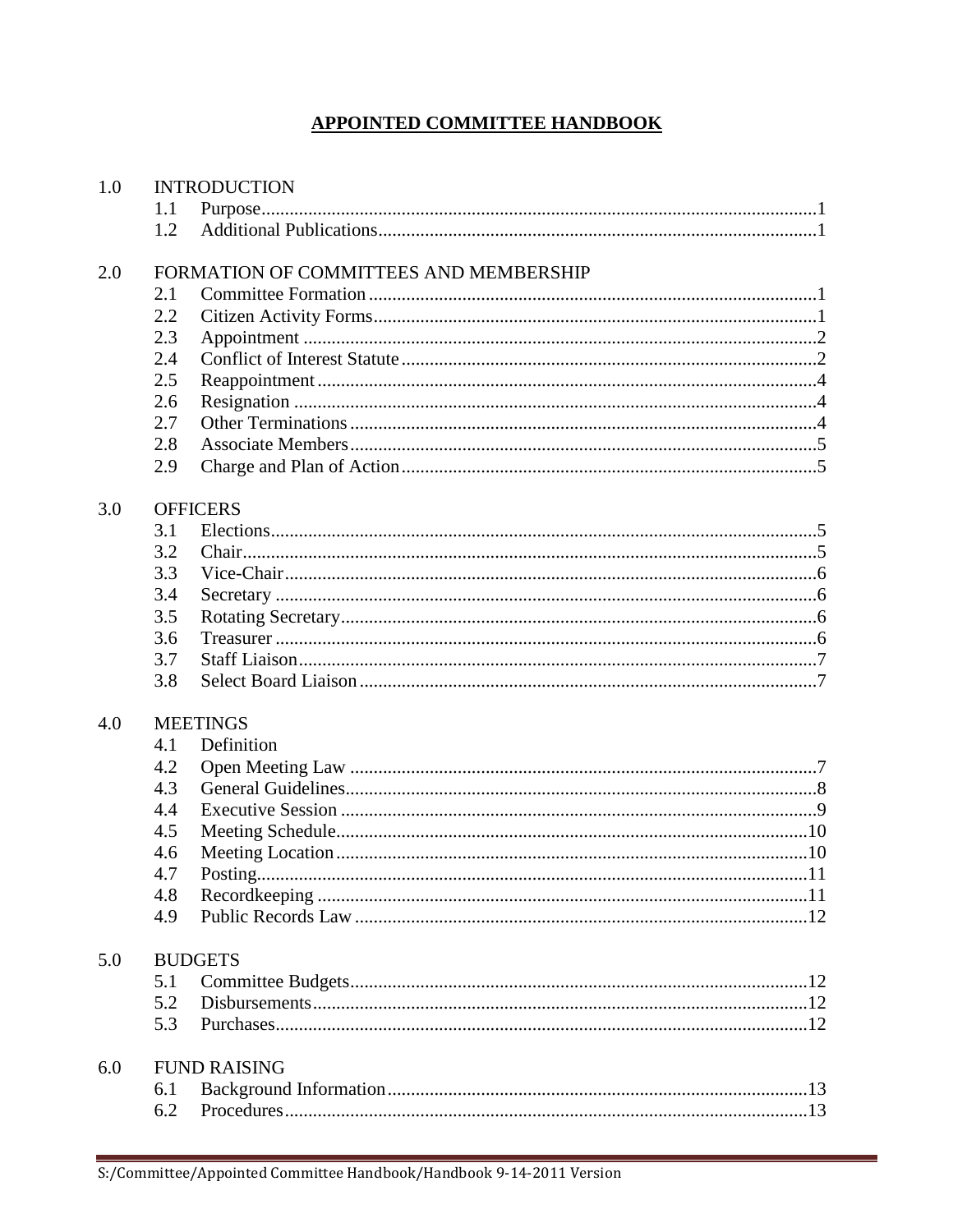| 7.0 |     |  |  |
|-----|-----|--|--|
|     | 7.1 |  |  |
|     |     |  |  |
| 8.0 |     |  |  |
|     | 8.1 |  |  |
|     | 82  |  |  |
|     | 8.3 |  |  |
|     | 8.4 |  |  |
|     | 8.5 |  |  |
|     | 8.6 |  |  |
|     |     |  |  |
|     |     |  |  |
|     |     |  |  |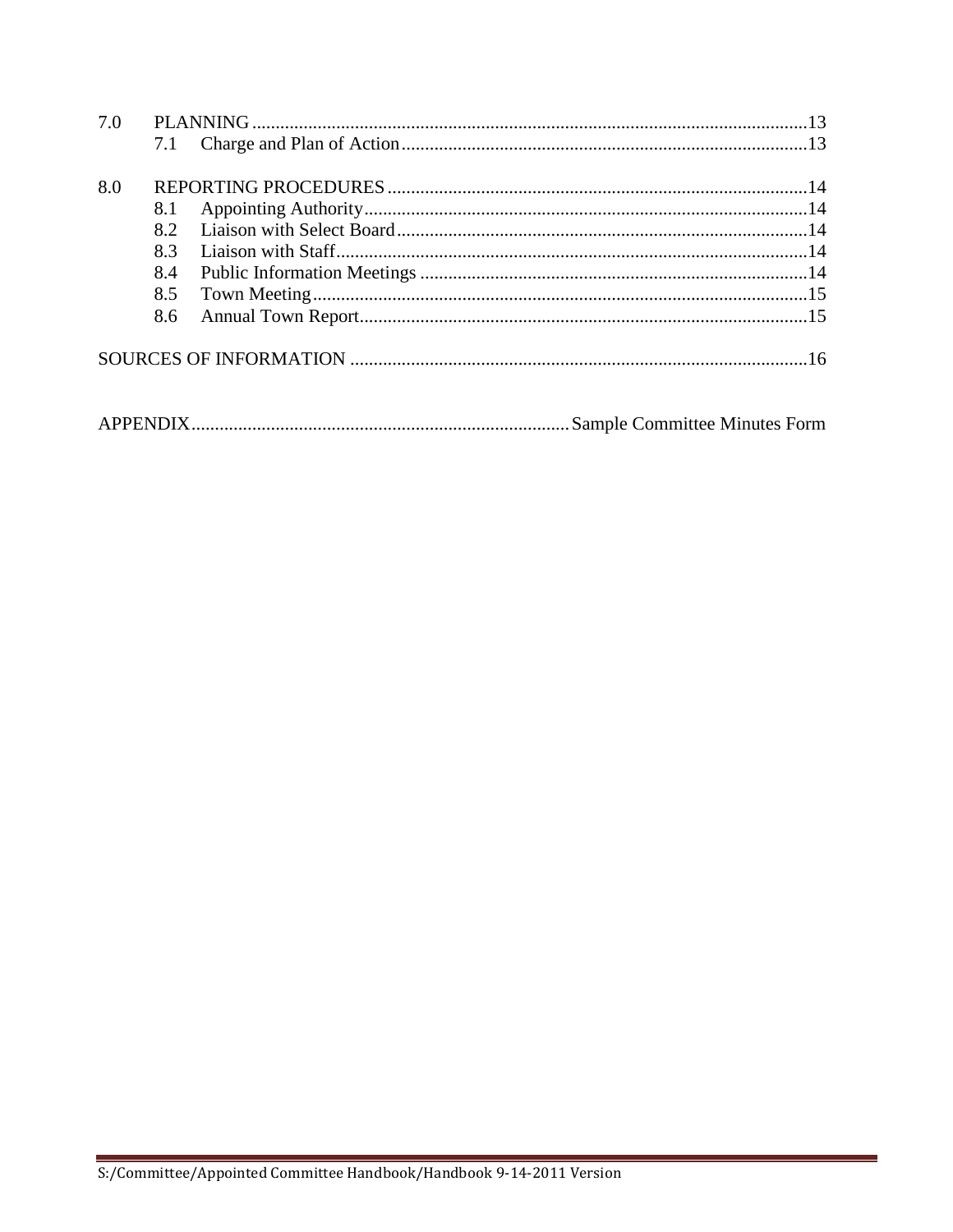# **1.0 INTRODUCTION TO THE APPOINTED COMMITTEE HANDBOOK**

# 1.1 Purpose

The Select Board has provided this Appointed Committee Handbook (hereafter, "Handbook') to assist the Town of Amherst's many appointed boards, commissions, and committees (hereafter, "Committees"). The Handbook provides a brief description of procedures which may be well known to many but are less familiar to others. It also provides information about important state statues, such as the Open Meeting Law and the Conflict of Interest/Ethics Law.

# 1.2 Additional Publications

This Handbook does not attempt to duplicate all the details given in two local publications of the Amherst League of Women Voters: *Your Amherst Government* and the *Town Meeting Handbook*. Both are available on line at [http://www.LWVAmherst.org/.](http://www.lwvamherst.org/cms/) The former gives an overview of Amherst government. The latter focuses on the procedures and practices of our Representative Town Meeting, including advice to sponsors of warrant articles. New Committee members should read both and save them as references.

In addition, the Town of Amherst Annual Report provides a summary of Committee activities as well as other details of Town activities for each fiscal year (July – June). Several years of Annual Reports are available on the Town website: [www.amherstma.gov,](http://www.amherstma.gov/) with hardcopies of previous years available in both the Select Board office and in the Jones Library Reference section.

New Committee members should be provided with a copy of the charge and other written information about the Committee's specific role, powers and duties, and rules and regulations, as well as any issues frequently encountered by the Committee. Committees may request training from Town staff, Town Counsel, and other sources by making a written request to the Town Manager at any time.

See Appendices section of this Handbook for additional resources.

# **2.0 FORMATION OF COMMITTEES AND MEMBERSHIP**

2.1 Committee Formation

The appointing authorities (the Select Board, Town Manager, and Town Meeting Moderator) appoint the Town's Committees. State statutes outline the powers and duties of many; the Town's general bylaws, which are adopted by Town Meeting, further define the work of some. Town Meeting may also request the appointment of a Committee by approving an article for that purpose. The appointing authority prepares the charge detailing the function, composition, appointing body and more and receives the reports and recommendations of the Committee. If appropriate, the Committee may also report to Town Meeting.

# 2.2 Citizen Activity Forms

The appointing authorities publicize vacancies on Committees. Individuals interested in being considered for appointment should complete a separate Citizen Activity Form (CAF) for each Committee, commission or board on which they would like to serve. The only exception to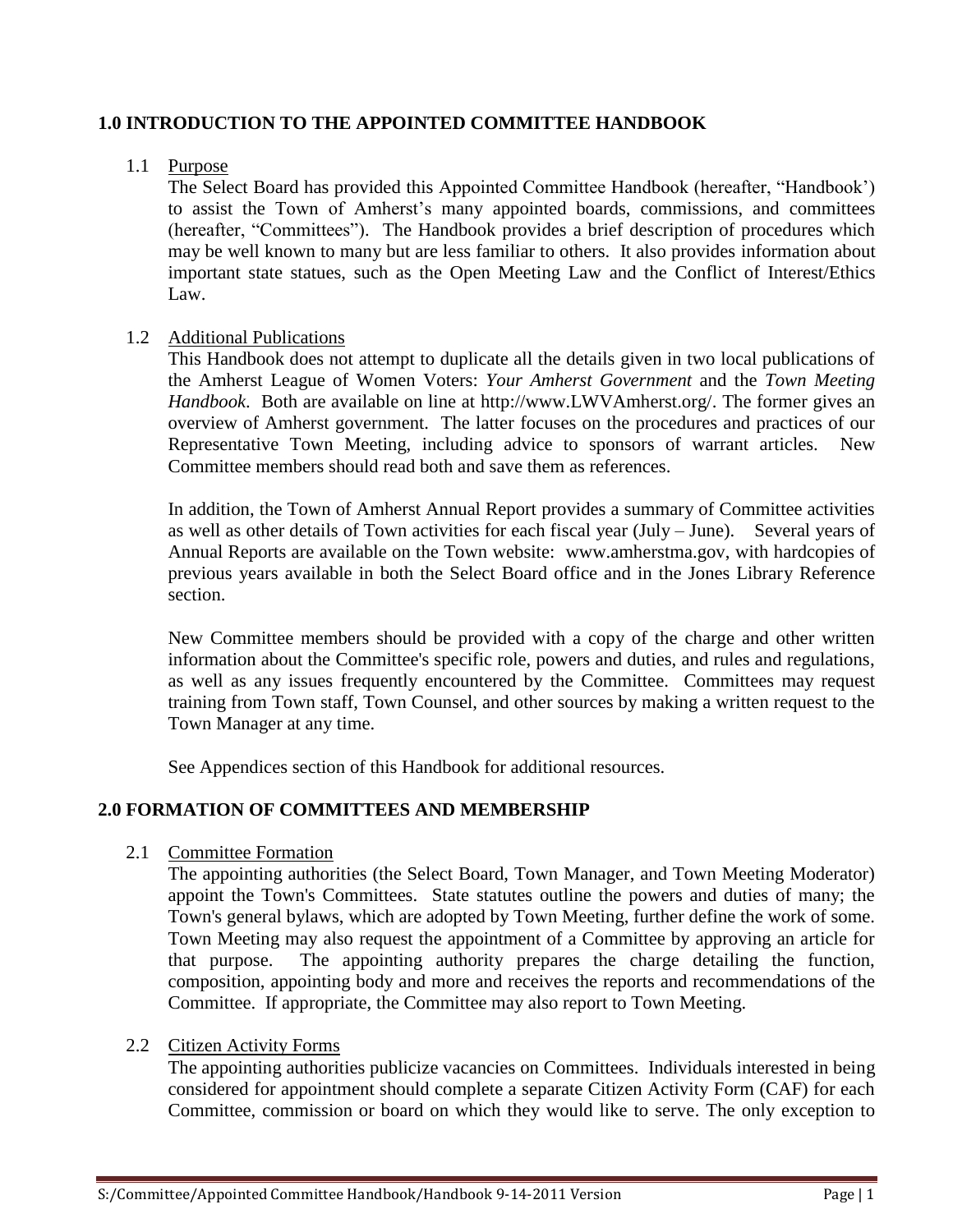this is for nominees from a home Committee to serve as representatives on a second Committee. In this case, informing the Select Board of their choice will suffice. If however, the chosen nominee is not on the home Committee but is a community member selected by them, then a Citizen Activity Form is required. The Citizen Activity Form is on the Town's website [\(www.amherstma.gov\)](http://www.amherstma.gov/) and may be completed online. Applicants, who do not have access to a computer, may call the Select Board's office at 413-259-3001 to request a form. The completed form should be returned to the Select Board office. Applicants should explain on the form any potential for or appearance of conflict of interest (See Section 2.4, Conflict of Interest). If there are no openings on a citizen's Committee(s) of choice, his/her Citizen Activity Form will be held on file for two years for consideration should an opening occur. Citizens are encouraged to attend meetings of their Committee of interest to learn about the Committee's role in the community.

#### 2.3 Appointment

The goal of the appointing authorities is to appoint qualified and interested Amherst residents who are broadly representative of the Town. The appointing authorities carefully consider applications and suggestions from many sources, including but not limited to Citizen Activity Forms, verbal expressions of interest, recommendations by Committees, etc. They also take into account as many relevant factors (e.g., age, sex, race, experience, place of residence, etc.) as possible and make a special effort to ensure representation by gender, minorities and tenants. U.S. Citizenship is not a prerequisite for appointment. Selections are based on current Committee composition, qualifications, experience, recommendations, available space and on attendance record and previous performance, when available. Generally, if a person is serving a first term, they are given preference for a second. Conversely, if a person is completing a second term, and there are other qualified applicants, preference would be given to a newcomer. The general policy is to appoint an individual to no more than two permanent Committees at a time. Non-residents may serve on Committees when the appointing authority deems it in the best interest of the Committee and the Town. Some Committees have voting or non-voting representatives appointed through their home Committees. For example, the Community Preservation Act Committee has voting representatives nominated by the Planning Board, the Conservation Committee, the Historical Commission, the Housing Authority and the Leisure Services. The Agricultural Commission, however, has a non-voting representative from the Planning Board. All appointees receive written notification of appointment and a Certificate of Appointment signed by the appointing authority and must be sworn in by the Town Clerk prior to attending a Committee meeting as an official member. The Town Clerk gives Committee members information about the Open Meeting Law (M.G.L. c. 30A, §§ 18-25) as state statutes require; members must sign a written acknowledgment of receipt. Staff liaisons are appointed by the Town Manager to advise Committees.

2.4 Conflict of Interest Statute as It Applies to Committee Appointees

M.G.L. Chapter 268A, see also the State Ethics Commission Website: [http://www.mass.gov/?pageID=ethterminal&L=3&L0=Home&L1=Laws%2C+Regulations+a](http://www.mass.gov/?pageID=ethterminal&L=3&L0=Home&L1=Laws%2C+Regulations+and+Forms&L2=Information+about+the+Conflict+of+Interest+Law&sid=Ieth&b=terminalcontent&f=pubed_intro_public&csid=Ieth) [nd+Forms&L2=Information+about+the+Conflict+of+Interest+Law&sid=Ieth&b=terminalco](http://www.mass.gov/?pageID=ethterminal&L=3&L0=Home&L1=Laws%2C+Regulations+and+Forms&L2=Information+about+the+Conflict+of+Interest+Law&sid=Ieth&b=terminalcontent&f=pubed_intro_public&csid=Ieth) [ntent&f=pubed\\_intro\\_public&csid=Ieth](http://www.mass.gov/?pageID=ethterminal&L=3&L0=Home&L1=Laws%2C+Regulations+and+Forms&L2=Information+about+the+Conflict+of+Interest+Law&sid=Ieth&b=terminalcontent&f=pubed_intro_public&csid=Ieth)

# 2.4.1 Purpose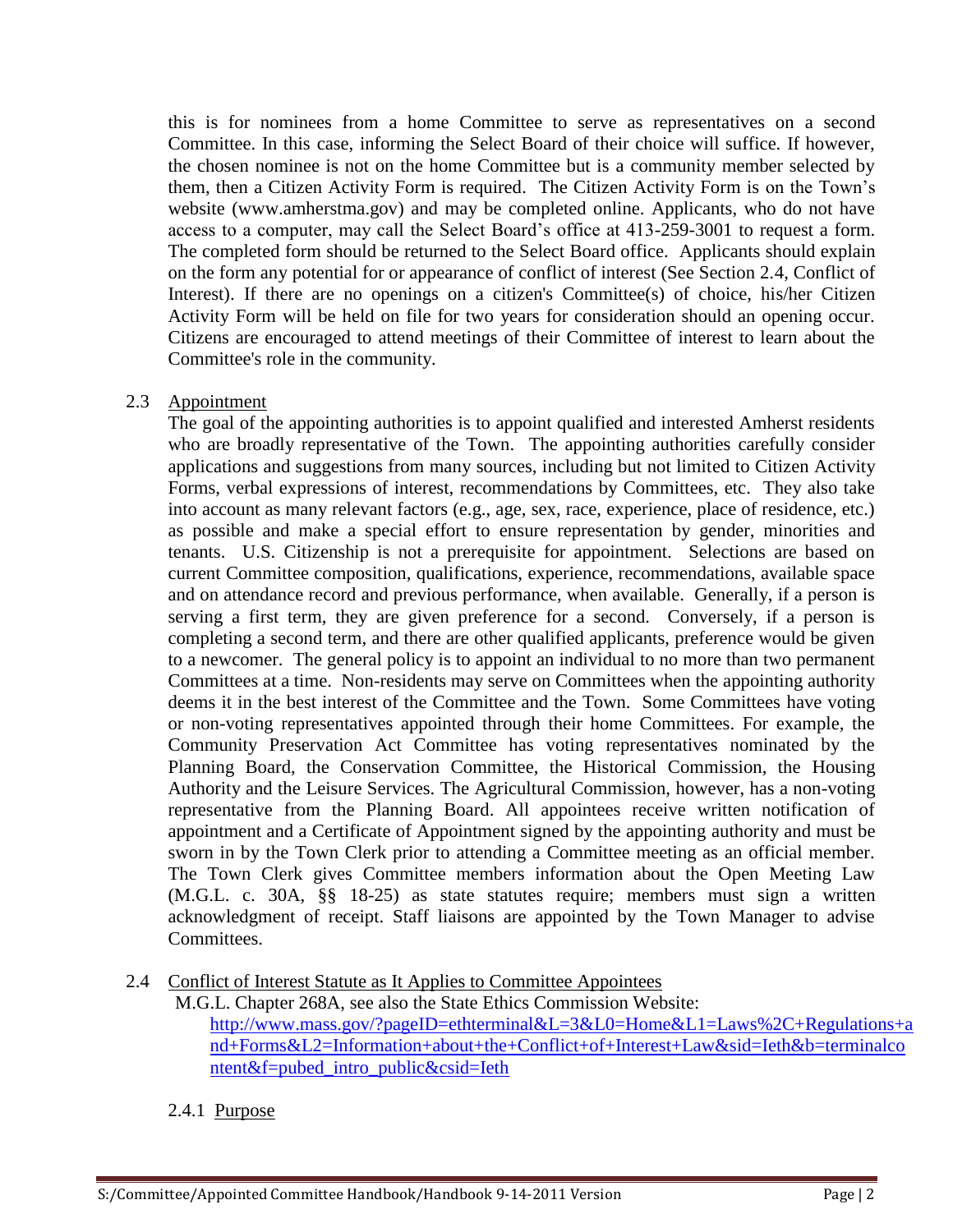According to *A Practical Guide to the Conflict of Interest Law for Municipal Employees*  (2001) published by the State Ethics Commission, the "purpose of the conflict law is to ensure that public employees' private financial interests and personal relationships do not conflict with their public obligations. The law is broadly written to prevent a public employee from becoming involved in a situation which could result in a conflict or give the appearance of a conflict."

"The law restricts what a public employee may do: (1) on the job; (2) after hours (or 'on the side'); and (3) after leaving public service."

# 2.4.2 Provisions

The law prohibits a variety of actions, including bribery, extra pay, receipt of gifts or privileges because of a Committee member's official actions, and acting as an agent or attorney for anyone in a claim against or doing business with the Town. The law prohibits all municipal employees from participating in a particular matter in which Committee members or any of the following have a financial interest:

- Immediate family.
- Partner or business associates.
- A business organization in which the Committee member serves as an officer, director, trustee, partner or employee (including a non-profit organization.)
- Any person or organization with whom the Committee member is negotiating or has any arrangement concerning prospective employment.

If Committee members have a conflict of interest or an appearance of conflict in any matter before the board or Committee, they should not be counted in the quorum nor participate in or be present for any pertinent discussions or votes. The law provides for the legal determination of conflict of interest status for any employee submitting a request to the appointing authority or State Ethics Commission. The law also provides for continued service in certain circumstances if full disclosure is made or a special exemption is granted by the appointing authority. If Committee members have any questions about their activities, they should file a written request with the Town Manager. The answer to the request will be in writing and become a matter of public record.

# 2.4.3 Persons the Conflict of Interest Statute Governs

# Municipal Employees:

"The conflict law regulates the conduct of public officials and employees (referred to collectively in the law as 'employees') at the state, county and municipal levels of government. The term 'employee' at each level is defined expansively. You are considered a municipal employee if you hold any office, position, employment or membership in any municipal agency. It does not matter whether you are paid or unpaid or whether you serve full-time or part-time. People who work as consultants or on an intermittent basis are generally covered, as well. For example, unpaid members of local town or city boards or commissions are municipal employees, as are private citizens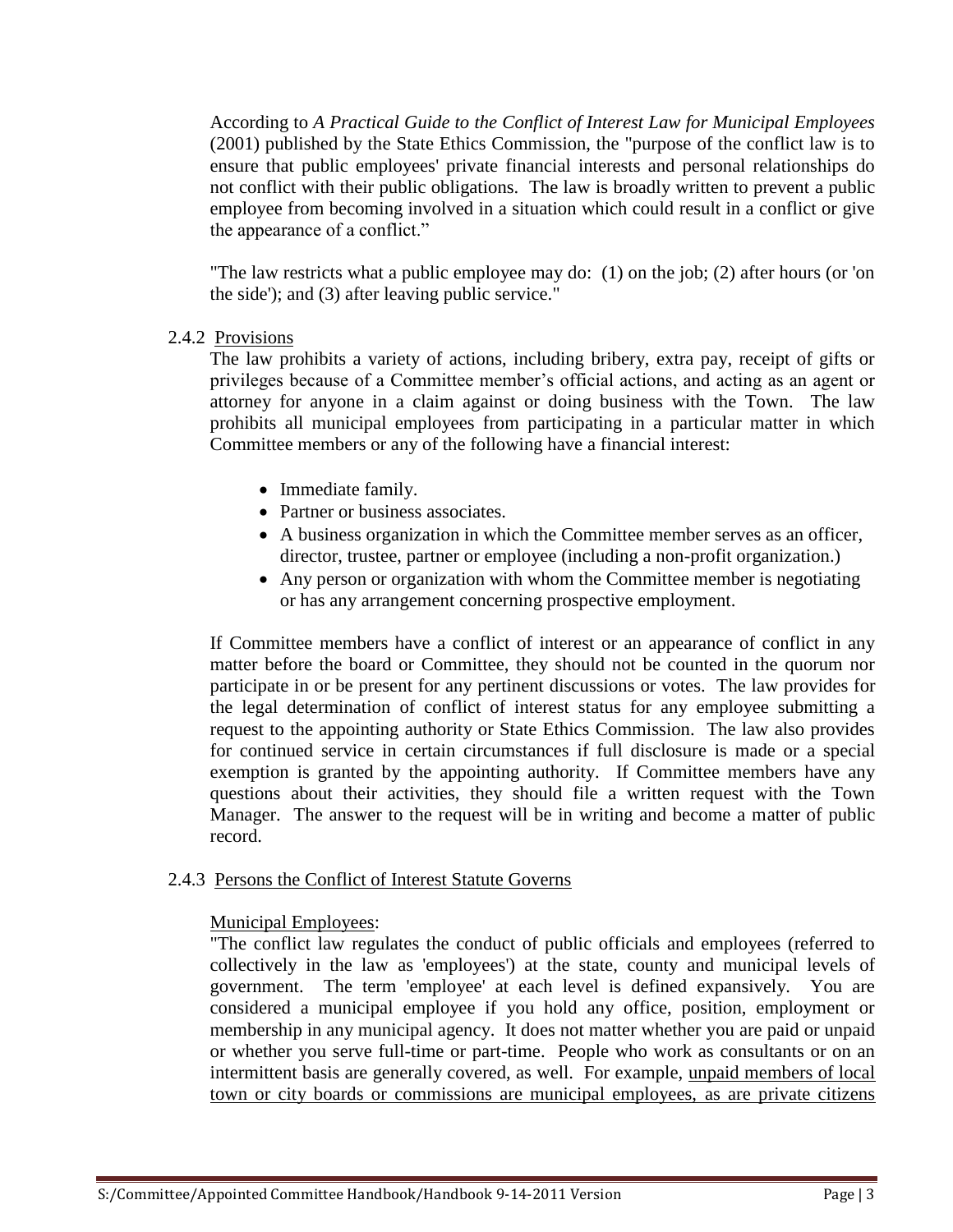serving on a special advisory committee (emphasis added) appointed by the mayor or board of selectmen to make recommendations on a specific issue."

"Special" Municipal Employees: "'Special' municipal employee status may be assigned to certain municipal positions by a vote of the board of selectmen, board of aldermen or city council. Two sections of the conflict law apply less restrictively to special municipal employees. You are eligible to be designated as a special municipal employee provided that: (1) you are not paid; or (2) you hold a part-time position which allows you to work at another job during normal working hours; or (3) you were not paid by the city or town for more than 800 working hours (approximately 20 weeks full-time) during the preceding 365 days."

"It is the municipal position which is designated as having special status, not the individual. Therefore, all employees holding the same office or position must have the same classification as special. For instance, one member of a school committee may not be classified as a special unless all members are similarly classified."

#### 2.4.4 Designation of Committee members as "Special" Municipal Employees

The Select Board votes to designate some Committees' members as "Special" Municipal Employees based on the Committee requesting such designation. Under the provisions of this law, many but not all Town of Amherst appointed Committees have been designated "Special" municipal employees.

#### 2.5 Reappointment

Reappointment is based on an evaluation by the appointing authority of the Committee members' contribution to the Committee, the desirability of widespread involvement, and the changing needs of the Committee and the Town. Although there is no fixed limit on length of service, the length of service is normally limited to two (2) terms, three (3) years in length. In cases where special training or expertise is required, longer periods of service may be appropriate. A Committee member is under no obligation to accept reappointment, nor is the appointing authority obligated to offer reappointment.

#### 2.6 Resignation

A Committee member who is no longer able to serve should resign promptly so that the vacancy may be filled. A written resignation must be submitted to the appointing authority and the Chair of the Committee; it may be submitted to the Town Clerk or to the Town Manager's office.

# 2.7 Other Terminations

In rare circumstances such as continued, unexplained absences or conflict of interest, the appointing authority may ask for a member's resignation or, if necessary, revoke the appointment. Also, the appointment of a Committee member who fails to attend three consecutive meetings may be terminated. Written notification to the Committee member will be given in the event of such action. Generally, before such action is required, the appointing authority should contact the member to see if the problem can be corrected.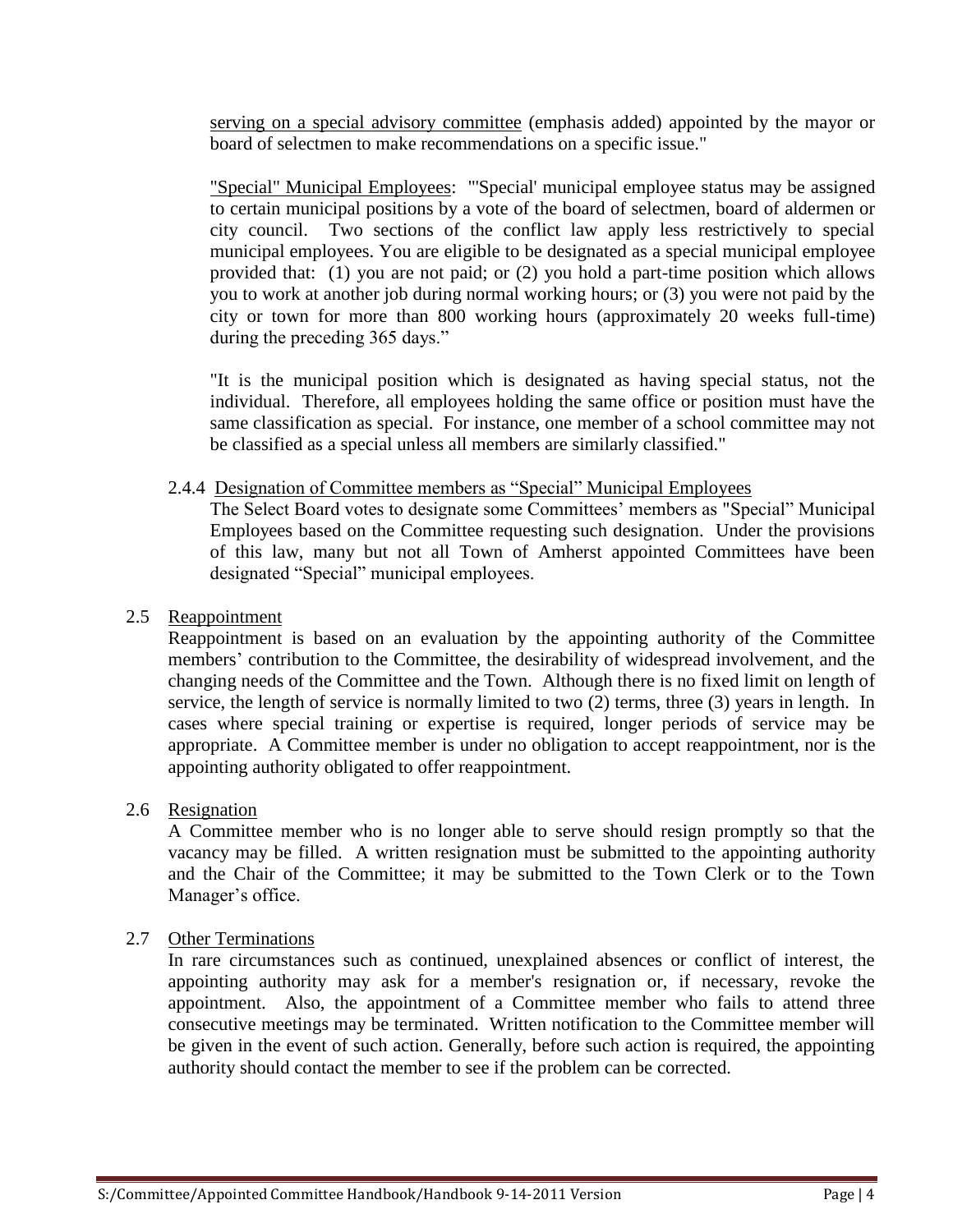#### 2.8 Associate Members

From time to time, a Committee may find it useful to appoint associate members to assist the Committee in the successful completion of its charge. Appointments of associate members are made by the appointing authority, provided the Committee submits written substantiation of the need for associate members. Associate members are appointed for terms of one year.

#### 2.9 Charge and Plan of Action

The Committee should review the charge prepared by the appointing authority at an early meeting and periodically thereafter in order to keep its work focused and moving toward its goals. When the Committee is established because of Town Meeting action, the appointing authority usually incorporates the purpose of the article within the charge. However, the Town Meeting vote is advisory and not legally binding.

The Committee, with advice from staff and the appointing authority, should develop a plan of action to accomplish the objectives. The plan should include major reporting milestones so that the Committee and the appointing authority may assess Committee progress.

# **3.0 OFFICERS**

3.1 Elections

Committees elect a Chair, Vice-Chair and a Secretary annually, usually at the first meeting after new terms begin in July. It is the responsibility of the Chair to notify the appointing authority and the Select Board's Administrative Assistant of changes in officers.

#### 3.2 Chair

The Chair's primary responsibility is the fair facilitation of meetings. The Chair presides at all meetings, decides questions of order, calls special meetings, and signs official documents that require the Chair's signature. The Chair has the same rights as other members to offer resolutions, make or second motions, discuss questions, and vote thereon. However, the Chair must be mindful in offering amendments to motions and in discussing resolutions of the Chair's role in facilitating a full range of opinion from the Committee and, in a public hearing, from the Public.

The duties the Chair typically performs include:

- a. preparing agendas
- b. assuring needed materials will be available to the Committee
- c. assuring the lists of topics is posted in accordance with Open Meeting Law
- d. establishing the calendar
- e. reserving the meeting space
- f. notifying the appointing authority of important changes in the Committee
- g. submitting the annual report

Depending on the Committee, however, some duties may be performed by the Chair or by other elected officials of the Committee or in some cases, by the staff liaison. He or she would: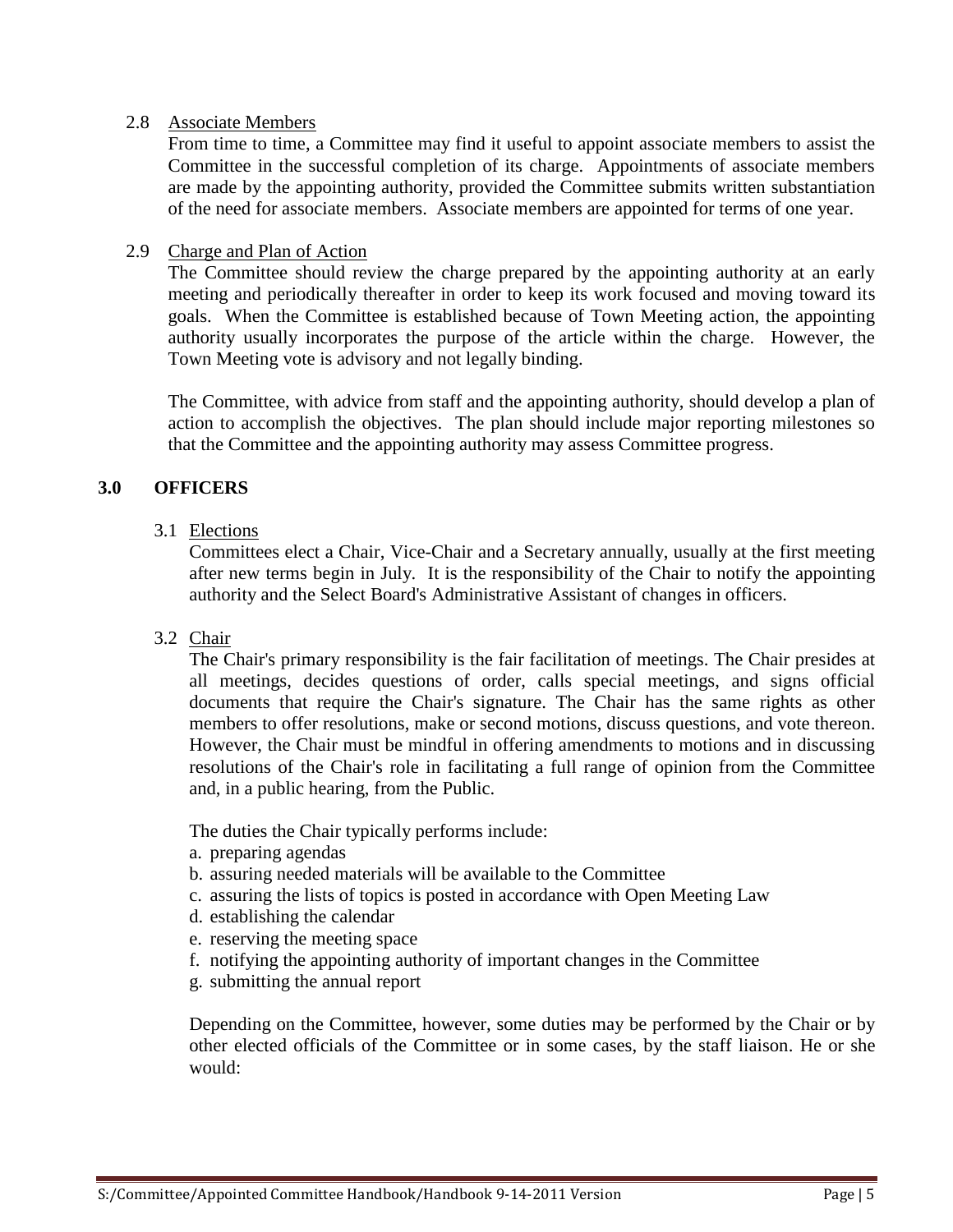1. Prepare agendas and other materials: Ideally, the tentative agenda for the next meeting, the minutes of the previous meeting and other necessary

documents should be e-mailed or mailed to Committee members, staff liaison, and the Select Board's liaison at least several days before a meeting. The detailed agenda, including a list of topics expected to be discussed, the meeting time and location, needs to be submitted to the Town Clerk three or more business days (a full 72 hours, excluding Saturday and Sunday) prior to the meeting. This allows the Clerk to post the information at least 48 business hours before the meeting in conformity with the Open Meeting Law section 20b. The information will then be included in the events calendar and on electronic bulletin boards. The Chair may be assisted in posting these materials by staff and/or a Town volunteer. In addition, the Town Clerk's office can train a Committee member to post these materials him or herself.

2. Prepare copies of meeting materials: A Committee member or staff liaison will copy meeting materials, using the copier in the staff liaison's department, and place them in envelopes for mailing for those who need mailed copies. The staff liaison will provide mailing labels and will mail those packets. However, emails typically substitute for copies and mailings for all Committee members who can receive emails and read all attachments, some of which require programs such as Excel or PowerPoint. If a member is unable to read such attachments, it may be possible to cut and paste them into the body of the email upon request. In the case of emailed materials, hard copies of the agenda and documents should be provided at meetings if they are not mailed so that members will not have to print their own.

3. Reserve meeting rooms (see Section 4.6) and post meetings with the Town Clerk (at least 72 hours, not counting Sundays and holidays) before meeting times.

3.3 Vice-Chair

The Vice-Chair serves as the Chair whenever the latter is absent from meetings and performs other necessary duties.

3.4 Secretary/Clerk

If the Committee has a Secretary, he or she is responsible for taking and transcribing the Committee's minutes, recording any amendments, posting the approved minutes on line and filing the approved minutes with the Select Board Office.

#### 3.5 Rotating Secretary

A Committee may choose to have a rotating Secretary. The responsibilities of the rotating Secretary are identical to those of a Secretary.

3.6 Treasurer

When transacting business is a significant part of the Committee's work one of its members must be appointed Treasurer to handle the finances of the Committee, issues checks, collect bills, and provide an accounting to the Town as is appropriate. It is important to discuss such financial transactions with the Town Treasurer to ensure the correct methodology is being followed.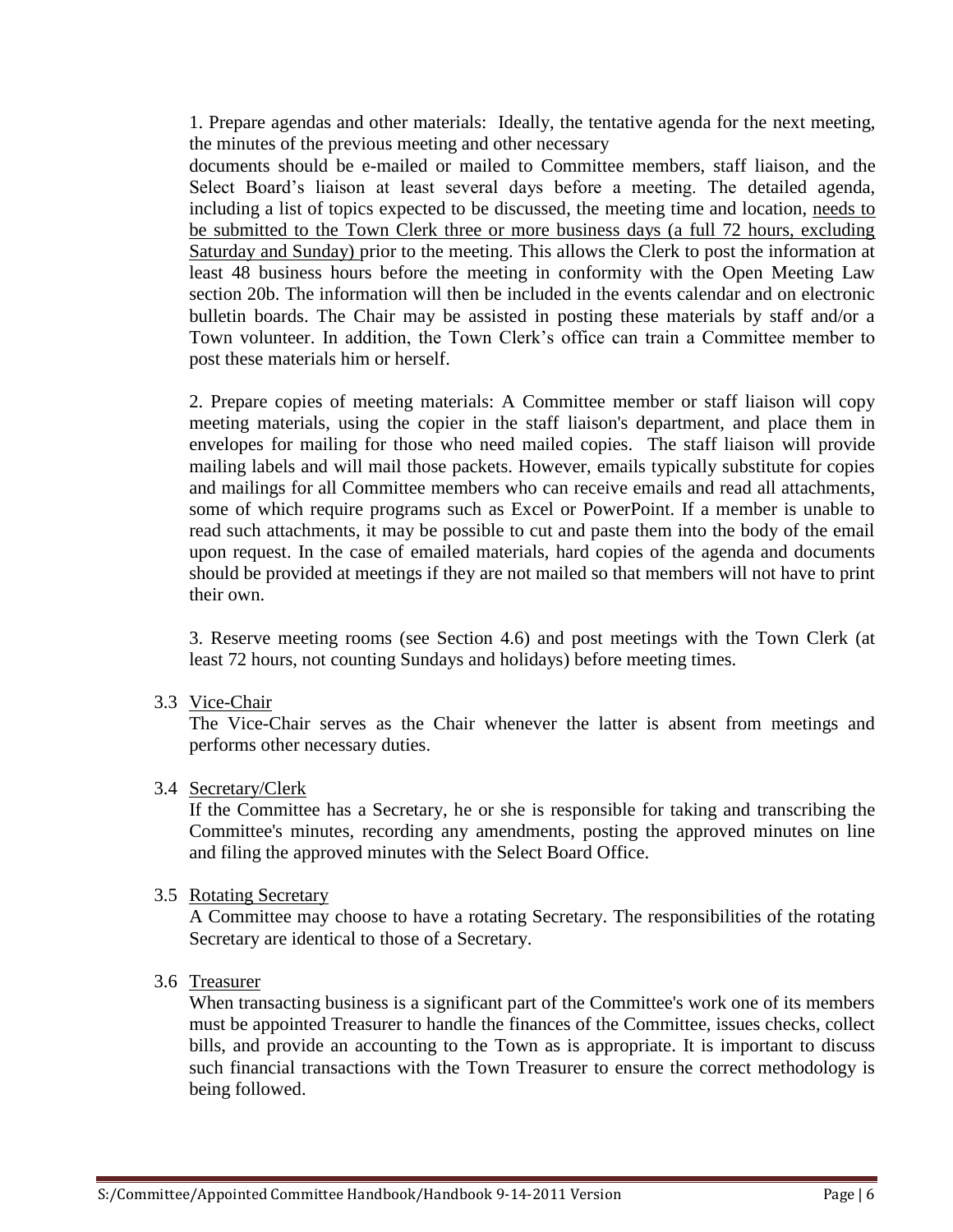#### 3.7 Staff liaison

Staff liaisons are assigned to many Committees in addition to the other work they do for the Town. Thus, their time must be respected. Except for formal regulatory bodies, Committees should not expect a staff liaison to attend their meetings more than once a month.

#### 3.8 Select Board Liaison

The five members of the Select Board are liaisons to the many (50 or so) sitting Committees that serve the Town. Although they may attend only some of the meetings of a given Committee, they should still receive all the minutes and agendas. Select Board liaisons are a resource available to the Committee to answer questions on procedure and policy. They also report on the Committee's activities to the entire Select Board, and, when necessary, they help bring Committee issues that need attention to Town Meeting.

#### **4.0 MEETINGS**

#### 4.1 Definition

A quorum is necessary for conducting official business (Zoning Board of Appeals is a special case, requiring all members of a three-member panel to be present for a hearing; regular quorum rules apply for ZBA administrative meetings). A quorum consists of greater than 50% of the full membership: i.e., quorum for a 6-member Committee is 4; quorum for a 7-person Committee is also 4. At this time, vacancies count as part of the full membership for determining a quorum according to Town Counsel. However, the Attorney General's office disagrees and is considering the reason for the Town Counsel's decision so this may change.

A meeting occurs at any time a quorum of the Committee (or subcommittee) members get together to discuss or consider any public business or policy over which the Committee has some jurisdiction or advisory power. At this time, members may not participate from remote locations even though the Open Meeting Law, section 20(d) states: "The attorney general may by regulation or letter ruling, authorize remote participation by members of a public body not present at the meeting location; provided, however, that the absent members and all persons present at the meeting location are clearly audible to each other; and provided, further, that a quorum of the body, including the Chair, are present at the meeting location. Such authorized members may vote and shall not be deemed absent for the purposes of section 23D of chapter 39."

The decision on remote participation will be made some time after September 2011.

# 4.2 Open Meeting Law (OM) M.G.L. c. 30A, §§ 18-25

#### 4.2.1 General Information

The Massachusetts Open Meeting Law

[http://www.mass.gov/?pageID=cagosubtopic&L=3&L0=Home&L1=Government&L](http://www.mass.gov/?pageID=cagosubtopic&L=3&L0=Home&L1=Government&L2=The+Open+Meeting+Law&sid=Cago) [2=The+Open+Meeting+Law&sid=Cago](http://www.mass.gov/?pageID=cagosubtopic&L=3&L0=Home&L1=Government&L2=The+Open+Meeting+Law&sid=Cago) requires that all meetings of elected or appointed boards, committees or subcommittees be open to the public except in ten specific situations where Executive Session is permitted (See Section 21a, OML,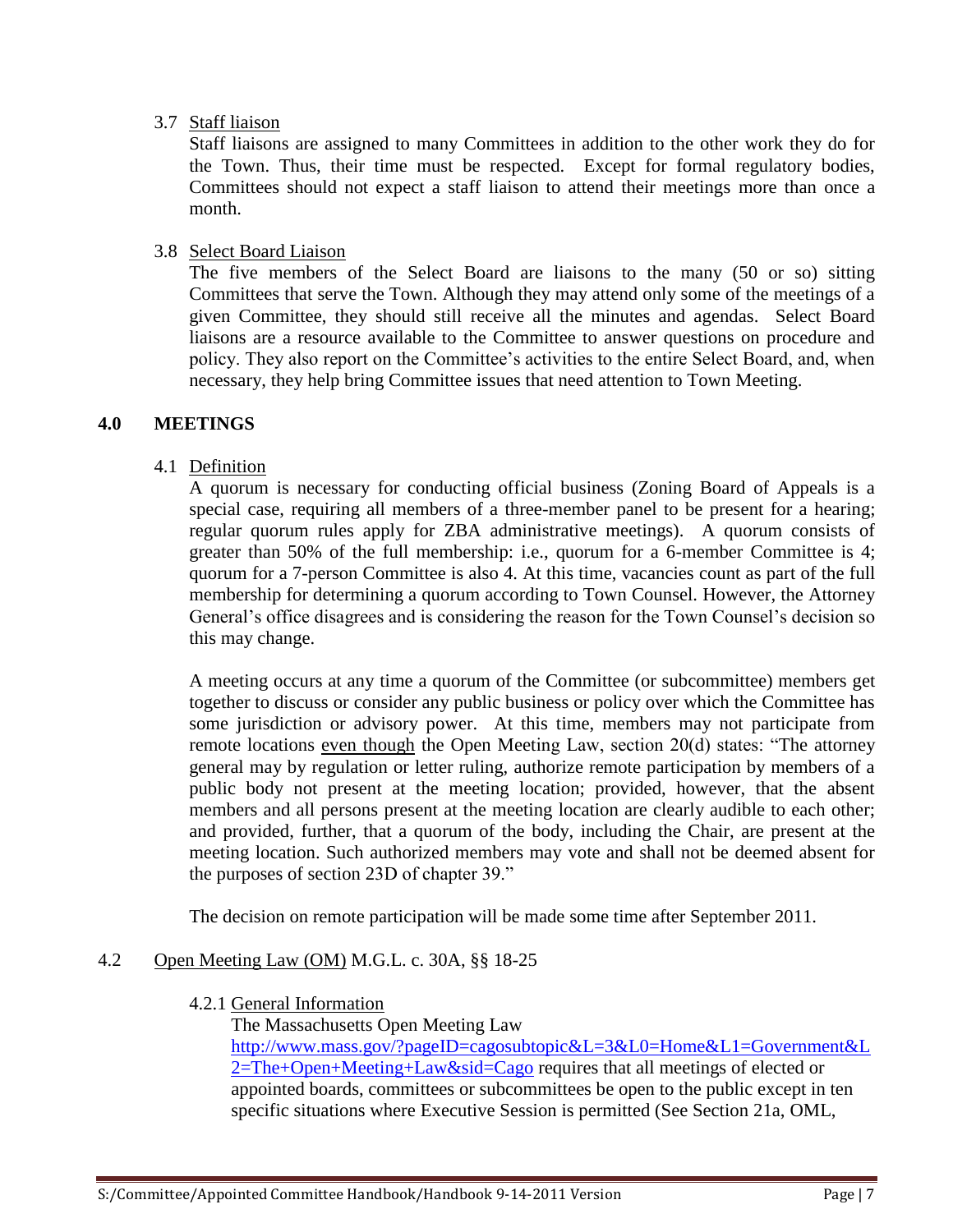Executive Session; see Section 4.4 below). No votes taken in open session by a governmental body may be by secret ballot.

The law does not apply to chance meetings or social occasions; however, such meetings cannot be used to circumvent the requirement of discussing and deliberating at public meetings.

The Open Meeting Law does not contravene other laws, such as the Privacy Act. If clarification is needed, particularly concerning Executive Session and the rights of individuals, the Committee Chair may request that the Town Manager obtain advice on specific questions from legal counsel.

4.2.2 Recordings

Any person may record a meeting (with the exception of Executive Session) with audio and/or video equipment provided there is no active interference with the conduct of the meeting. The manner in which this right is to be exercised is subject to the reasonable direction of the Chair.

- 4.3 General Guidelines
- A Committee may adopt formal rules of order, such as Robert's Rule of Parliamentary Procedure. Although most small Committee discussions may seem too casual to be called debate, it is advisable for the Committee to observe a minimum of generally accepted procedures. Attentive guidance by the Chair and adherence to adopted procedures can increase efficiency as well as maintain objectivity.
- The Chair should limit all participants to concise, non-repetitive statements. In some cases, establishing time limits may be advisable. All who wish to speak should be allowed to do so before anyone is invited to speak a second time. Although desirable, it is not necessary for the Committee to continue discussion until complete consensus is achieved. Other actions such as calling for a vote, postponing until more information is available, or referring to a subcommittee may be required.
- Careful preparation before meetings, e.g., organizing agenda items, distributing information in advance, posting all information on line, and anticipating possible questions, can expedite discussion, facilitate action and avoid long and exhausting meetings.
- Amherst has long been recognized for vigorous dissent, civil discussion, and mutual respect among individuals of diverse points of view. Committees discuss the merits of issues; personal comments are considered out of order. Visitors may be allowed to participate if recognized by the Chair; time constraints and agendas often require brevity (OML 20 (f)). It may be advisable for the Chair to remind speakers of time and repetition limits. No one may speak at a Committee meeting without permission of the Chair. If a speaker refuses to be silent after a warning from the Chair, the Chair has the authority to order the speaker removed from the meeting by the police. Nevertheless, all Committee members represent and serve the Town. They should treat all visitors and other Committee members with courtesy and consideration. It is strongly recommended to permit public participation in some form, such as a short period reserved for comment at each meeting or on a particular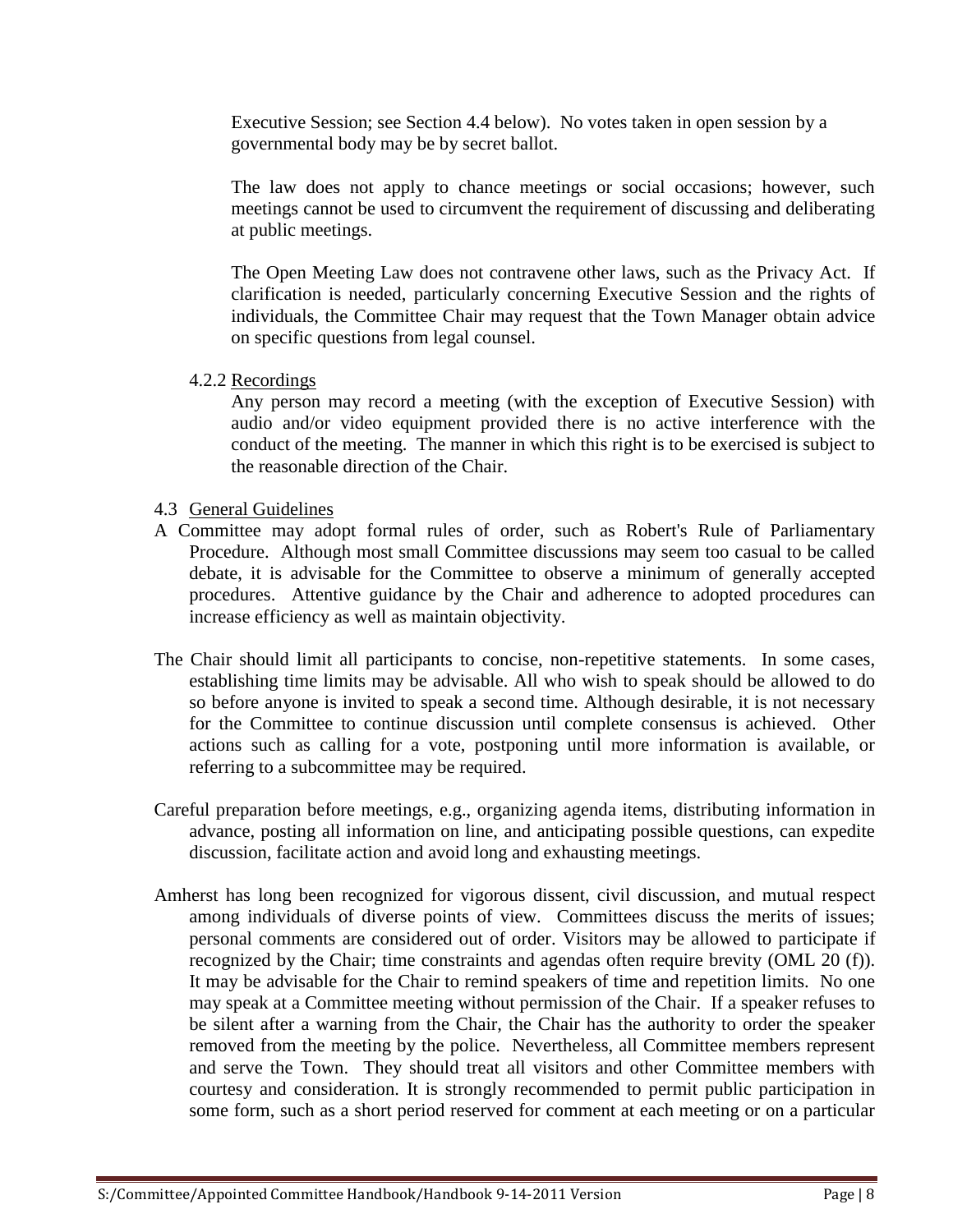issue on the agenda. Public participation is expected during scheduled public hearings.

4.4 Executive Session

An Executive Session is closed to the public, but the Committee must first convene in an Open Session for which notice has been posted. A majority of the members must vote, by roll-call vote entered into the minutes, in favor of a motion to go into Executive Session. The motion must specify the reason and state whether or not the Open Session will reconvene following Executive Session. All votes taken in Executive Session are recorded by roll call and become a part of the record of that session. Topics discussed in Executive Session are confidential. Attendees do not discuss these matters with anyone. Accurate records/minutes of the executive session shall be maintained pursuant to section 23 of the OML (Complaints and Remedies) and shall be released to the public only when the purpose for the Executive Session no longer exists.

# **Executive session may be held only for the purposes described in section 21a of the OML—see below:**

# **OML SECTION 21a.** [**EXECUTIVE SESSIONS]**

"(a) A public body may meet in executive session only for the following purposes:

- (1) To discuss the reputation, character, physical condition or mental health, rather than professional competence, of an individual, or to discuss the discipline or dismissal of, or complaints or charges brought against, a public officer, employee, staff member or individual. The individual to be discussed in such executive session shall be notified in writing by the public body at least 48 hours prior to the proposed executive session; provided, however, that notification may be waived upon written agreement of the parties. A public body shall hold an open session if the individual involved requests that the session be open. If an executive session is held, such individual shall have the following rights: i. to be present at such executive session during deliberations which involve that individual; ii. to have counsel or a representative of his own choosing present and attending for the purpose of advising the individual and not for the purpose of active participation in the executive session; iii. to speak on his own behalf; and iv. to cause an independent record to be created of said executive session by audio-recording or transcription, at the individual's expense. The rights of an individual set forth in this paragraph are in addition to the rights that he may have from any other source, including, but not limited to, rights under any laws or collective bargaining agreements and the exercise or non-exercise of the individual rights under this section shall not be construed as a waiver of any rights of the individual.
- (2) To conduct strategy sessions in preparation for negotiations with nonunion personnel or to conduct collective bargaining sessions or contract negotiations with nonunion personnel;
- (3) To discuss strategy with respect to collective bargaining or litigation if an open meeting may have a detrimental effect on the bargaining or litigating position of the public body and the Chair so declares;
- (4) To discuss the deployment of security personnel or devices, or strategies with respect thereto;
- (5) To investigate charges of criminal misconduct or to consider the filing of criminal complaints;
- (6) To consider the purchase, exchange, lease or value of real property if the Chair declares that an open meeting may have a detrimental effect on the negotiating position of the public body;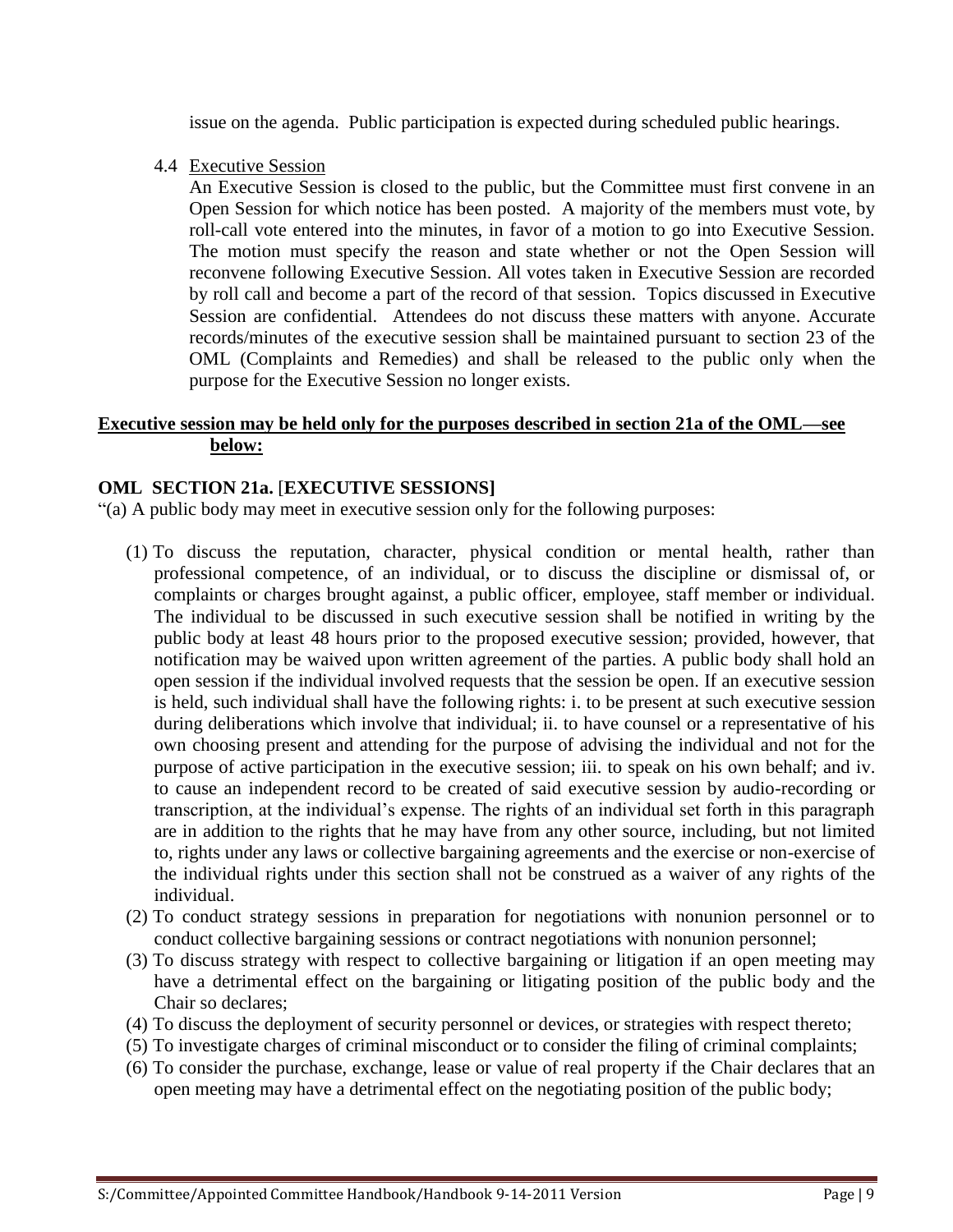- (7) To comply with, or act under the authority of, any general or special law or federal grant-in-aid requirements;
- (8) To consider or interview applicants for employment or appointment by a preliminary screening committee if the Chair declares that an open meeting will have a detrimental effect in obtaining qualified applicants; provided, however, that this clause shall not apply to any meeting, including meetings of a preliminary screening committee, to consider and interview applicants who have passed a prior preliminary screening;
- (9) To meet or confer with a mediator, as defined in section 23C of chapter 233, with respect to any litigation or decision on any public business within its jurisdiction involving another party, group or entity, provided that: (i) any decision to participate in mediation shall be made in an open session and the parties, issues involved and purpose of the mediation shall be disclosed; and (ii) no action shall be taken by any public body with respect to those issues which are the subject of the mediation without deliberation and approval for such action at an open session; or
- (10) To discuss trade secrets or confidential, competitively-sensitive or other proprietary information provided in the course of activities conducted by a governmental body as an energy supplier under a license granted by the department of public utilities pursuant to section 1F of chapter 164, in the course of activities conducted as a municipal aggregator under section 134 of said chapter 164 or in the course of activities conducted by a cooperative consisting of governmental entities organized pursuant to section 136 of said chapter 164, when such governmental body, municipal aggregator or cooperative determines that such disclosure will adversely affect its ability to conduct business in relation to other entities making, selling or distributing electric power and energy. (b) A public body may meet in closed session for 1 or more of the purposes enumerated in subsection (a) provided that: 1. the body has first convened in an open session pursuant to section 21; 2. a majority of members of the body have voted to go into executive session and the vote of each member is recorded by roll call and entered into the minutes; 3. before the executive session, the Chair shall state the purpose for the executive session, stating all subjects that may be revealed without compromising the purpose for which the executive session was called; 4. the Chair shall publicly announce whether the open session will reconvene at the conclusion of the executive session; and 5. accurate records of the executive session shall be maintained pursuant to section 23."

NOTE; Purpose (1) above for meeting in executive session should be used with great caution and should ordinarily be discussed in advance with the Town Manager or, if he/she authorizes it, with Town Counsel.

4.5 Meeting Schedule

The frequency of meetings depends on a Committee's workload. Most meetings are commonly held weekly, bimonthly or monthly. The Chair calls each meeting except for the first one, which is called by the appointing authority. When possible, a regular meeting day, hour, and location should be established. Except in cases of emergency, Town Committees do not meet on major religious or official holidays or if Town Hall is closed due to snow. They meet only rarely on weekends.

4.6 Meeting Location

Meetings must be held in a place which is open to the public and accessible to the handicapped. The Select Board strongly recommends that Committees meet in a Town building because meetings held in private homes or restaurants may give the appearance of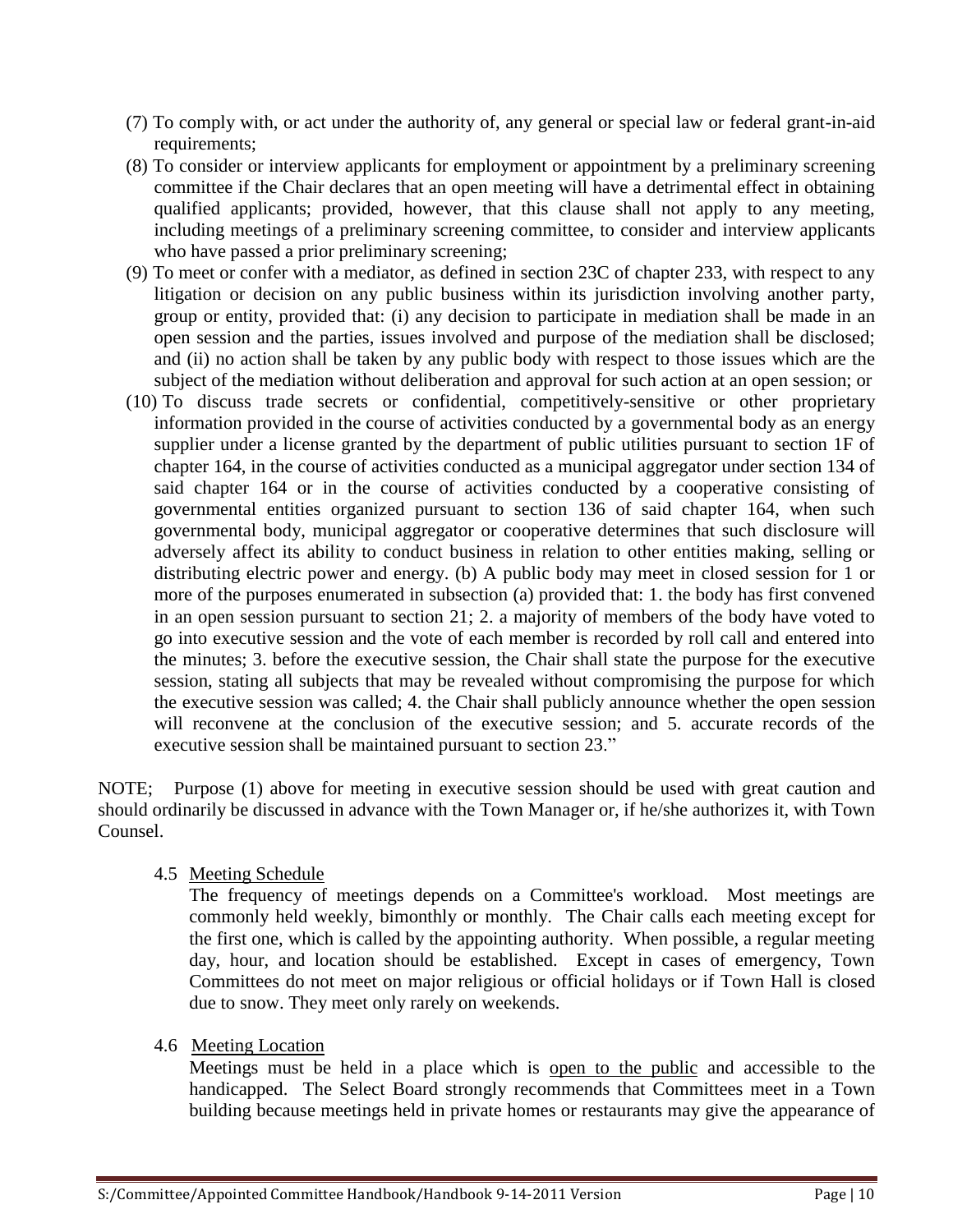being secret and discourage the public from attending. A Committee may reserve a room in a Town building (Town Hall, Bangs, Libraries, Police Department, Schools) by contacting the following:

Town Hall: 259-3001 (Select Board Office) Bangs Community Center: 259-3060 (Senior Center) Jones Library: 259-3090 Police Community Room: 259-3014 School Department 362-1856 (Maintenance)

#### 4.7 Posting

It is the responsibility of the Committee (the Chair, Secretary or staff liaison) three (3) full days (72 hours) or more prior to the meeting to give notice to the Town Clerk so that she can post the Committee's meetings with time, date place and a list of topics to be discussed.. Except for emergency meetings, meetings must be posted on line 48 hours of work days in advance by the Town Clerk; Saturdays, Sundays or legal holidays cannot be included in the 48 hour period (OML section 20 b). In the case of emergency meetings (sudden, unexpected occasions which require immediate action by the body), the 48-hur posting requirement is waived; however, the Town Clerk must be informed and the meeting posted as soon as possible. The Town Clerk is responsible for maintaining a current listing of all posted meetings on the electronic bulletin board at Town Hall and on line at<http://www.amherstma.gov/>The Town Clerk may train a member of the Committee to post the meeting's agenda by his or herself.

#### 4.8 Recordkeeping

Committees should strive for transparency, posting minutes as soon as they become available. State law requires that a Committee keep accurate records of its public meetings. The Committee must vote to accept all minutes. These records are public information, and Chairs, their designees or the staff liaison must post a copy of all approved minutes in electronic format (stored in an archive on line) AND in addition, a hard copy of all approved minutes must be filed with the Select Board Office.

#### The OML section 22 states:

"Minutes of all open sessions shall be created and approved in a timely manner. The minutes of an open session, if they exist and whether approved or in draft form, shall be made available upon request by any person within 10 days" AND "The minutes of any open session, the notes, recordings or other materials used in the preparation of such minutes and all documents and exhibits used at the session, shall be public records in their entirety and not exempt from disclosure except in certain personnel evaluations."

Minutes must include (see OML section 22):

- the date, time and place.
- the members present or absent,
- a summary of the discussions on each subject,
- a list of documents and other exhibits used at the meeting,
- the decisions made and the actions taken at each meeting, including the record of all votes.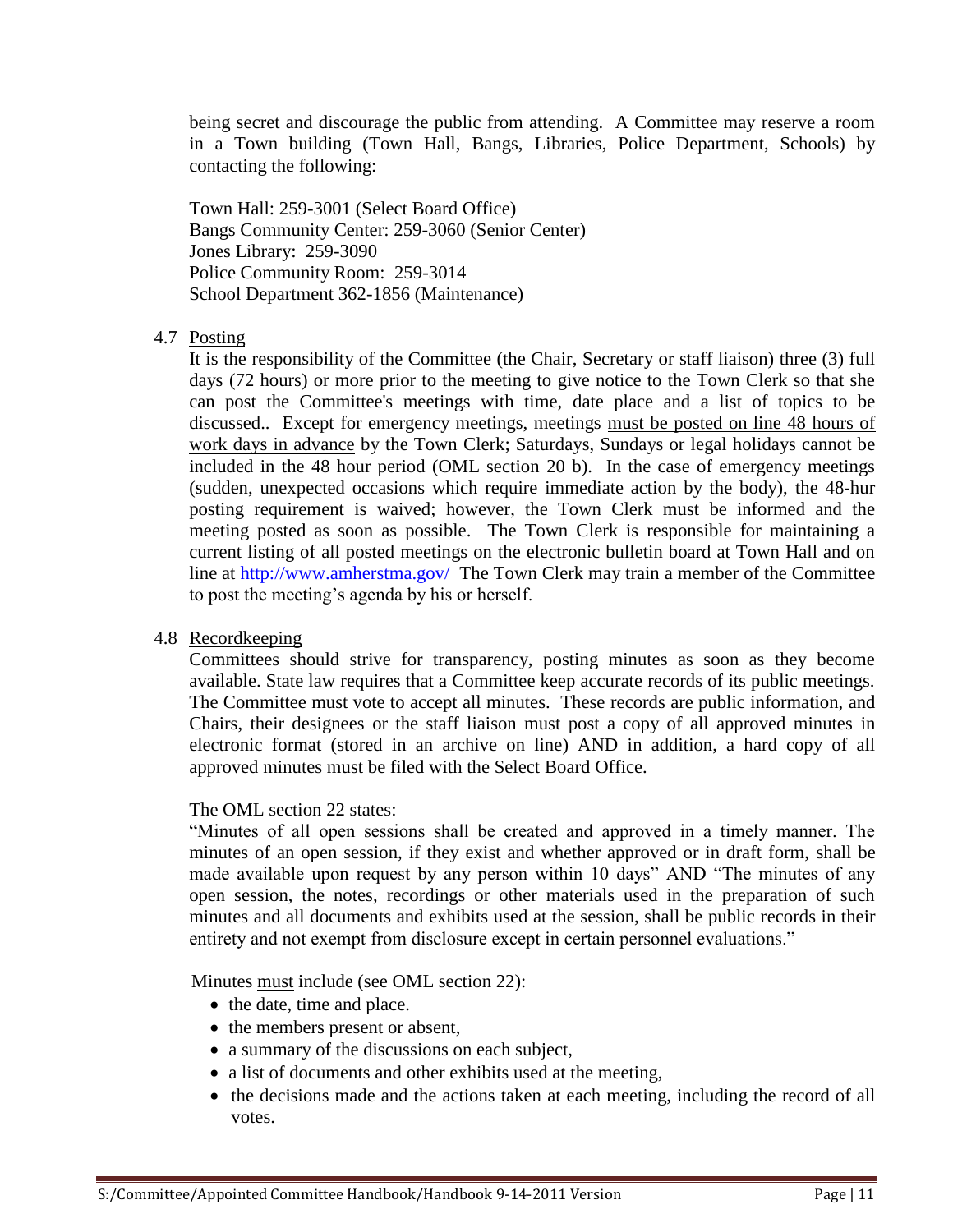Documents and other exhibits, such as photographs, recordings or maps, used by the body at an open or executive session shall, along with the minutes should be maintained as part of the official record of the session.

Minutes should include:

- names of additional participants (not press or observers).
- name of recorder.
- time convened, and time adjourned.

Minutes may include:

a schedule of future meeting(s).

Minutes do not need to include:

• who moved and seconded motions.

A sample outline of minutes is located in the appendix.

#### 4.9 Public Records Law

The Massachusetts Public Records Law -- MGL Chapter 4, Section 7(26) and any amendments provides right of access to public records, broadly defined to include all documentary materials except eleven specific exemptions such as personnel and medical files, proposals and bids, and appraisals of property. The minutes, informational data, memoranda and circulating materials of any Town board or Committee are mostly all public information. The committee should consult its liaison if questions arise concerning freedom of information.

# **5.0 BUDGETS**

#### 5.1 Committee Budgets

In general, an individual Committee does not have a budget unless one is authorized by Town Meeting at the time of its formation. If a Committee anticipates a need to expend funds, it can request a budget for the next fiscal year through the Town Manager; or, if funds are needed during a fiscal year, it can make a request to the Finance Committee for a transfer from the Reserve Fund. Such a request is subject to a review and evaluation of need and the availability of funds.

#### 5.2 Disbursements

As bills are incurred by the Committee, the Committee's staff liaison submits invoices to the Accounting Office, attaching all appropriate receipts, paperwork, etc. If there is no staff liaison, the Committee's Clerk/Secretary should submit same to the Town Manager's Office for processing. The Accounting Office prepares the accounts payable warrant and forwards to the Town Manager for review and approval.

#### 5.3 Purchases

Purchase orders (obtainable from the Accounting office) must be completed for all purchases over \$250, signed by the Committee Chair, staff liaison (if any), and submitted to the Accounting Office. The Accounting Office completes its portion of the purchase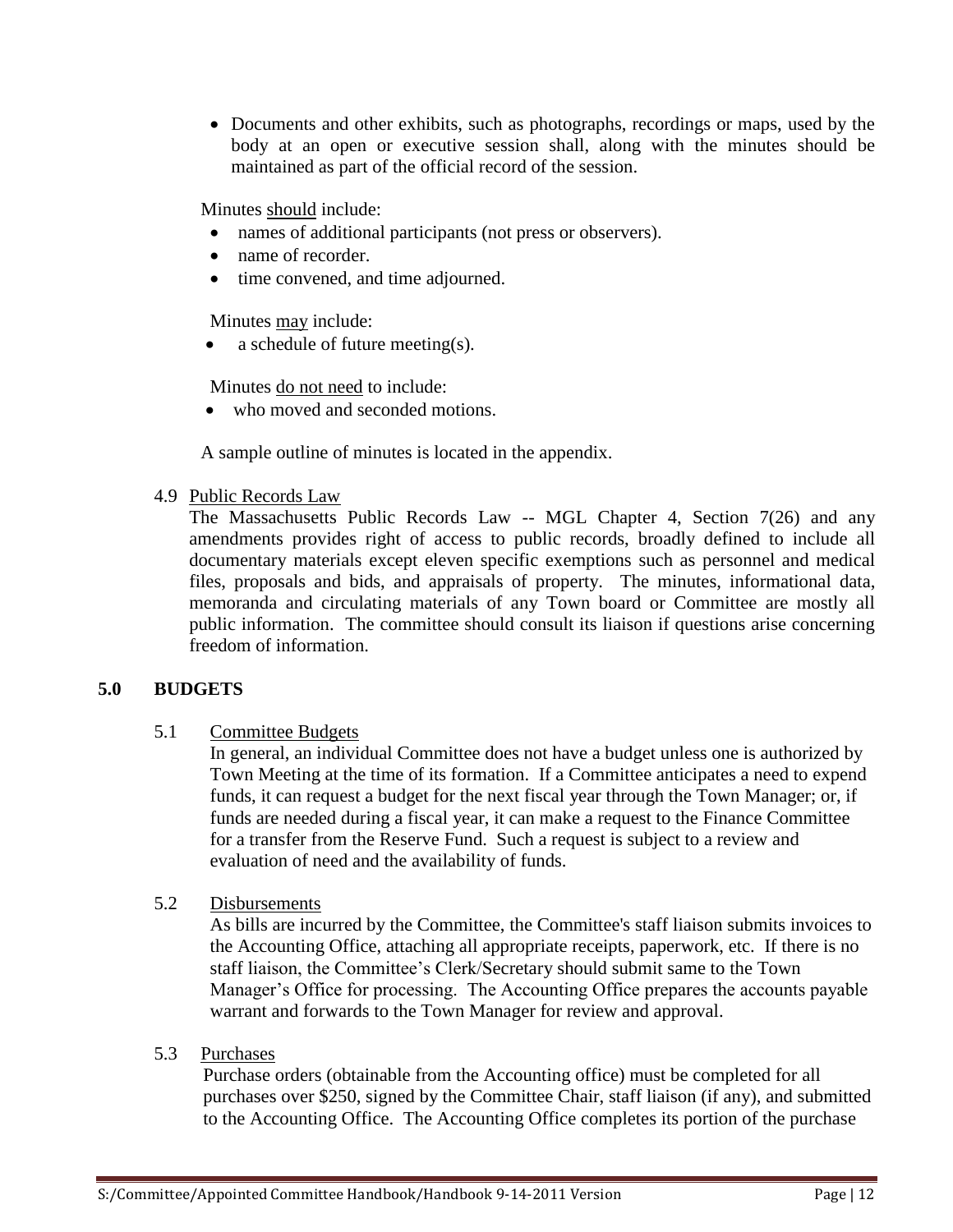order, and forwards to the Town Manager for review and approval.

Purchases in excess of \$5,000 must go through the bid process and comply with M.G.L. Chapter 30B, the Uniform Procurement Act. For more information, contact the Town Accountant.

# **6.0 FUNDRAISING**

# 6.1 Background Information

From time to time, Town Meeting may authorize the formation of a Committee the task of which is to raise funds for a specific purchase (e.g., the La Paz, Centro Nicaragua Sister City Committee, formed in 1987, which raised money to purchase an ambulance for La Paz Centro). The provisions of MGL Chapter 44, Section 53A enable a Town Committee to raise and disburse funds according to specific procedures.

# 6.2 Procedures

6.2.1 Donations

All funds received by the Committee go into the General Fund and may not be dispersed by the Committee on its own without special arrangements. Sometimes donations are made to the Town for deposit to a separate, designated account for specified purposes. A Receipt for a Restricted Gift form to record the donation is available from the Select Board's office. The Committee's designee completes a turnover form for contributions received and transmits this document and funds to the Town Treasurer.

- 6.2.2 Disbursements of Funds (See Section 5.2)
- 6.2.3 Purchases (See Section 5.3)

# **7.0 PLANNING**

7.1 Charge and Plan of Action

The Committee should review the charge prepared by the appointing authority at an early meeting and periodically thereafter in order to keep its work focused and moving toward its goals. When the Committee is established by Town Meeting action, the appointing authority usually incorporates the purpose of the article within the charge. However, the Town Meeting vote is advisory and not legally binding.

The Committee, with advice from staff and the appointing authority, should develop a plan of action to accomplish the objectives. The plan should include major reporting milestones so that the Committee and the appointing authority may assess Committee progress.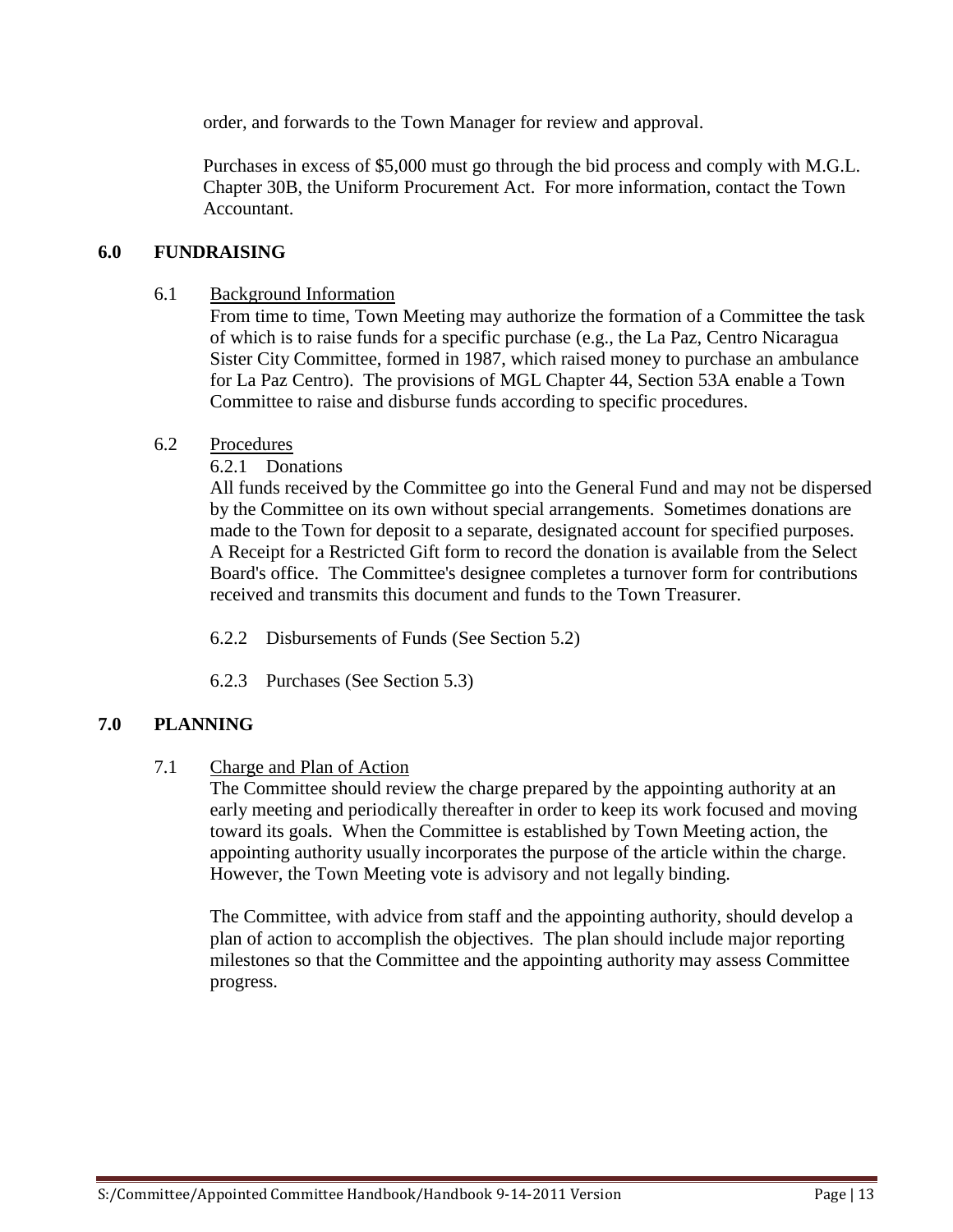#### **8.0 REPORTING PROCEDURES**

#### 8.1 Appointing Authority

The Select Board recommends that the Committee Chair report regularly to the Select Board liaison and/or the staff liaison about the Committee's actions and plans. The Select Board liaison and/or staff liaison can be particularly helpful in maintaining communication between the Committee and appointing authority. If needed, the Chair may request a meeting with the appointing authority to resolve problems and report progress.

#### 8.2 Liaison with Select Board

Select Board members serve as liaisons to many Town Committees. The Committee Chair consults with the liaison when problems occur. The Select Board liaison keeps in touch with the Committee's work by attending meetings when possible, talking with the Chair, and receiving minutes, agendas, and reports. The liaison may Chair the first meeting of a newly established Committee, explain the charge, and preside over the election of a Chair who will then take over the meeting.

The liaison does not have a vote on the Committee but is sometimes asked to give an opinion or assistance. Occasionally, a special Committee is made up of representatives from many Committees; in those cases, all members may be voting members. It is best to clarify voting or nonvoting status at the beginning of the Committee's work. The liaison reports to the full Select Board from time to time about the Committee's progress.

# 8.3 Liaison with Staff

To the extent possible, the Town Manager appoints a staff member, usually a department head, to serve as liaison to each Committee. The liaison attends Committee meetings as necessary; his/her responsibilities vary, depending on the charge of the Committee, but generally include providing technical support and information. The staff liaison remains responsible to the Town Manager, not to the Committee. He/she keeps the Town Manager informed of the Committee's work, particularly policy issues, significant problems or developments, workload difficulties, and any other items which may be of significance. The Town Manager may seek input from the Committee Chair prior to the annual review of the liaison's job performance. Requests for legal assistance from Town Counsel should be directed to the Town Manager through the Committee's staff liaison.

# 8.4 Public Information Meetings

The success of a Committee's endeavors often depends on effective communication with the public. The Committee should hold public meetings and hearings when needed both to inform citizens of work in progress and to gain public reaction and response. Where appropriate and in consultation with the staff liaison, the Committee might issue press releases periodically to keep the public informed.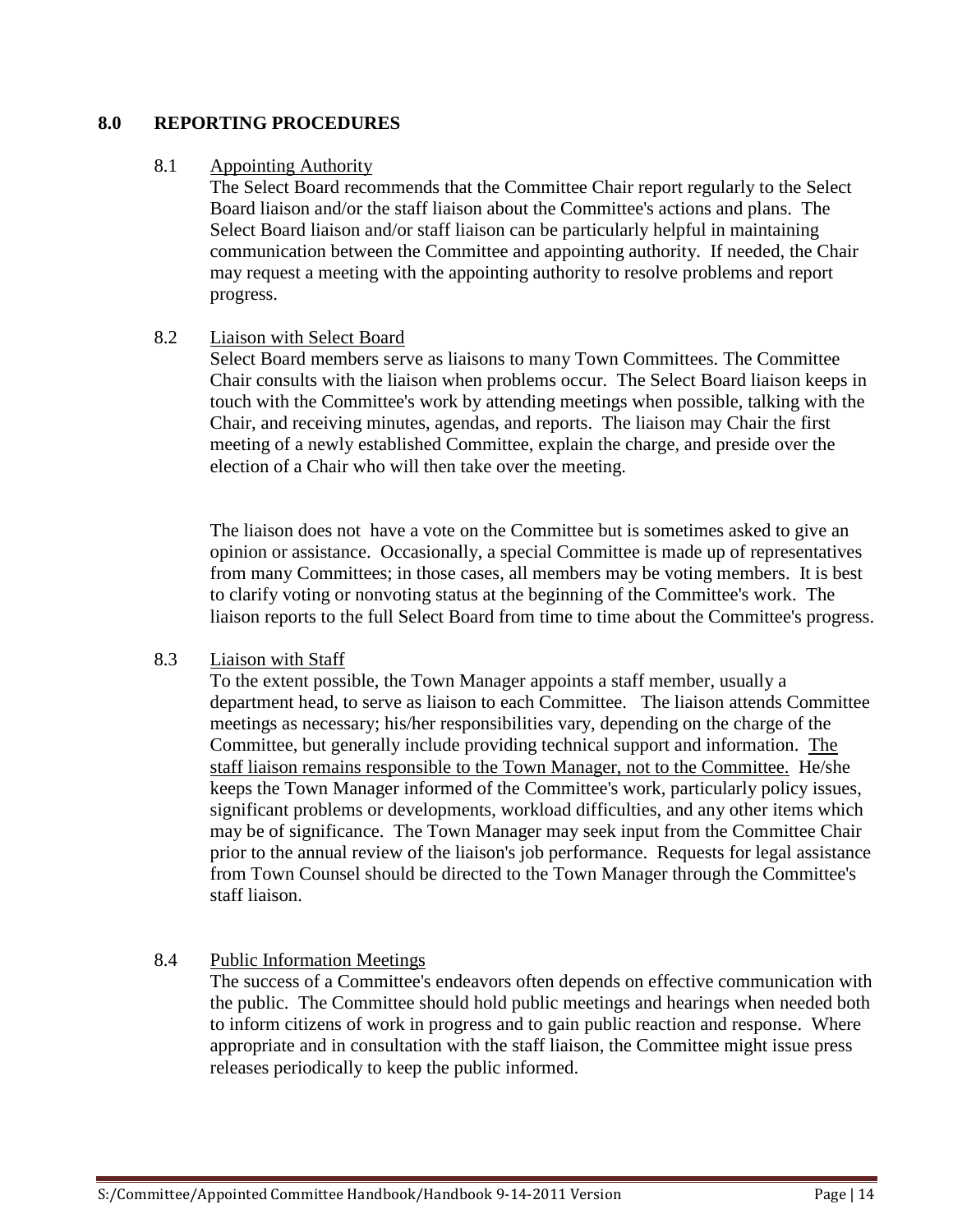# 8.5 Town Meeting

If a relevant article is on the warrant or if the Committee's charge specifies a report to Town Meeting, the Committee should prepare information for Town Meeting . The Committee should make these reports clear, concise and brief, keeping in mind the large volume of materials Town Meeting members receive.

A Committee may request inclusion of an article in the Town Meeting warrant by a letter to the Select Board from the Committee if a majority of the Committee consents to the submission. Articles may be reworded by the Select Board upon advice of Town Counsel. All articles should be submitted to the Select Board by the deadlines established by the Select Board. Committee members sometimes find that they wish to discuss and consider making recommendations on other articles at their meetings. In such cases, the Select Board suggests that the Committee send written notice of the scheduled discussion to the sponsors of the article. For additional information about warrant articles, refer to the section entitled "Advice to Sponsors of Warrant Articles*"* in the League of Women Voters' *Town Meeting Handbook*.

#### 8.6 Annual Town Report

All appointed Committees must file an annual report of Committee activities for the Annual Town Report. The Chair or other designated member should detail Committee membership, including changes, and a one-to three-paragraph explanation of major accomplishments and future plans. A request for Committee reports is issued each year.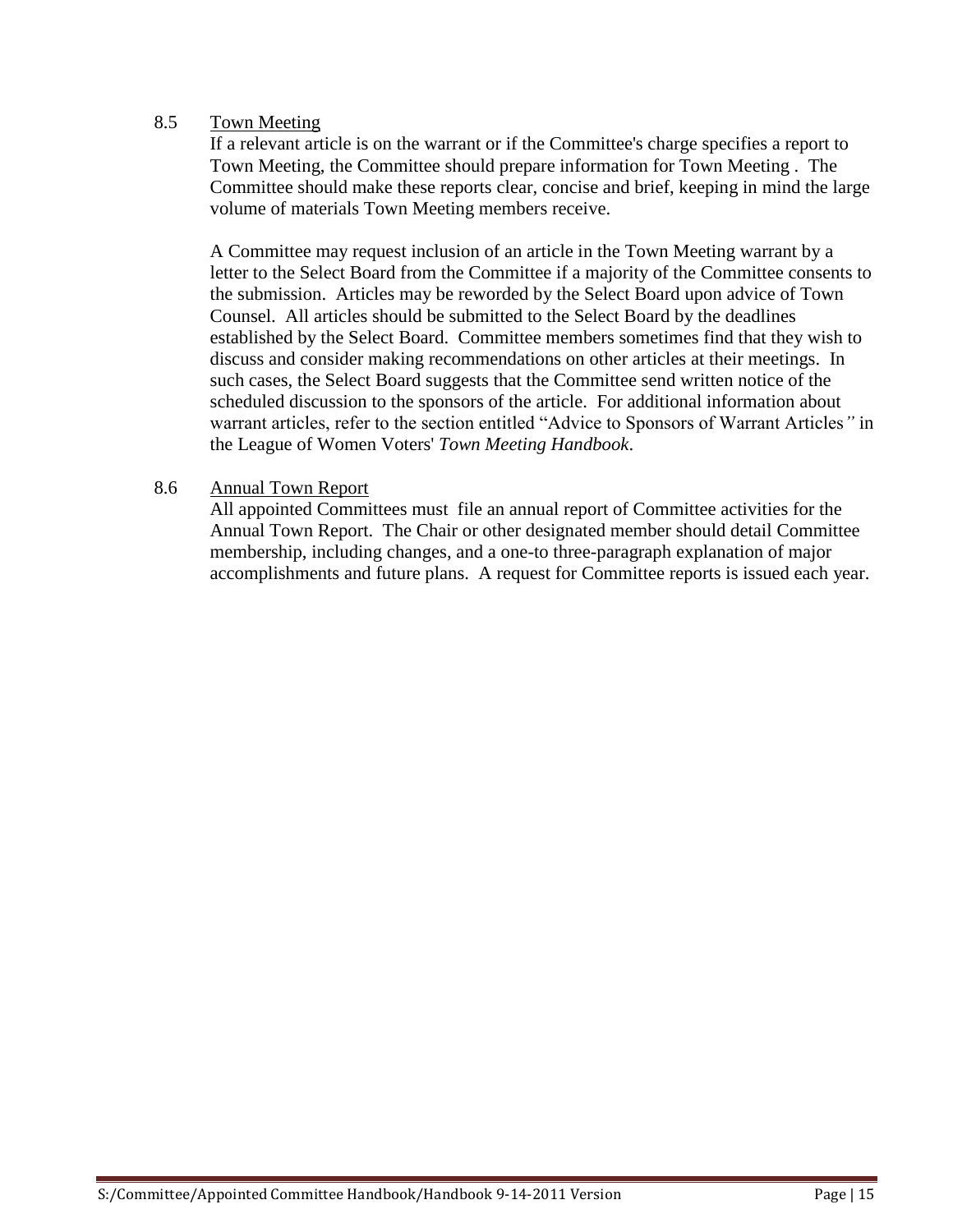# **SOURCES OF INFORMATION**

- Appointed Committee Handbooks (Amherst, MA), 2003, 2009
- "Open Meeting Law Guide," Commonwealth of Massachusetts Office of the Attorney General. July 1, 2010
- "Your Amherst Government,"  $7<sup>th</sup>$  Edition, League of Women Voters of Amherst, 2009.
- "Town Meeting Handbook,"  $7<sup>th</sup>$  Edition, League of Women Voters of Amherst, March, 2007.
- Massachusetts General Laws:
	- o Chapter 4, Section 7(26): Public Records Law
	- o Chapter 30A, §§ 18-25: Open Meeting Law
	- o Chapter 268A: Conflict of Interest
- Massachusetts Conflict of Interest Law, State Ethics Commission, www.mass.gov/ethics/